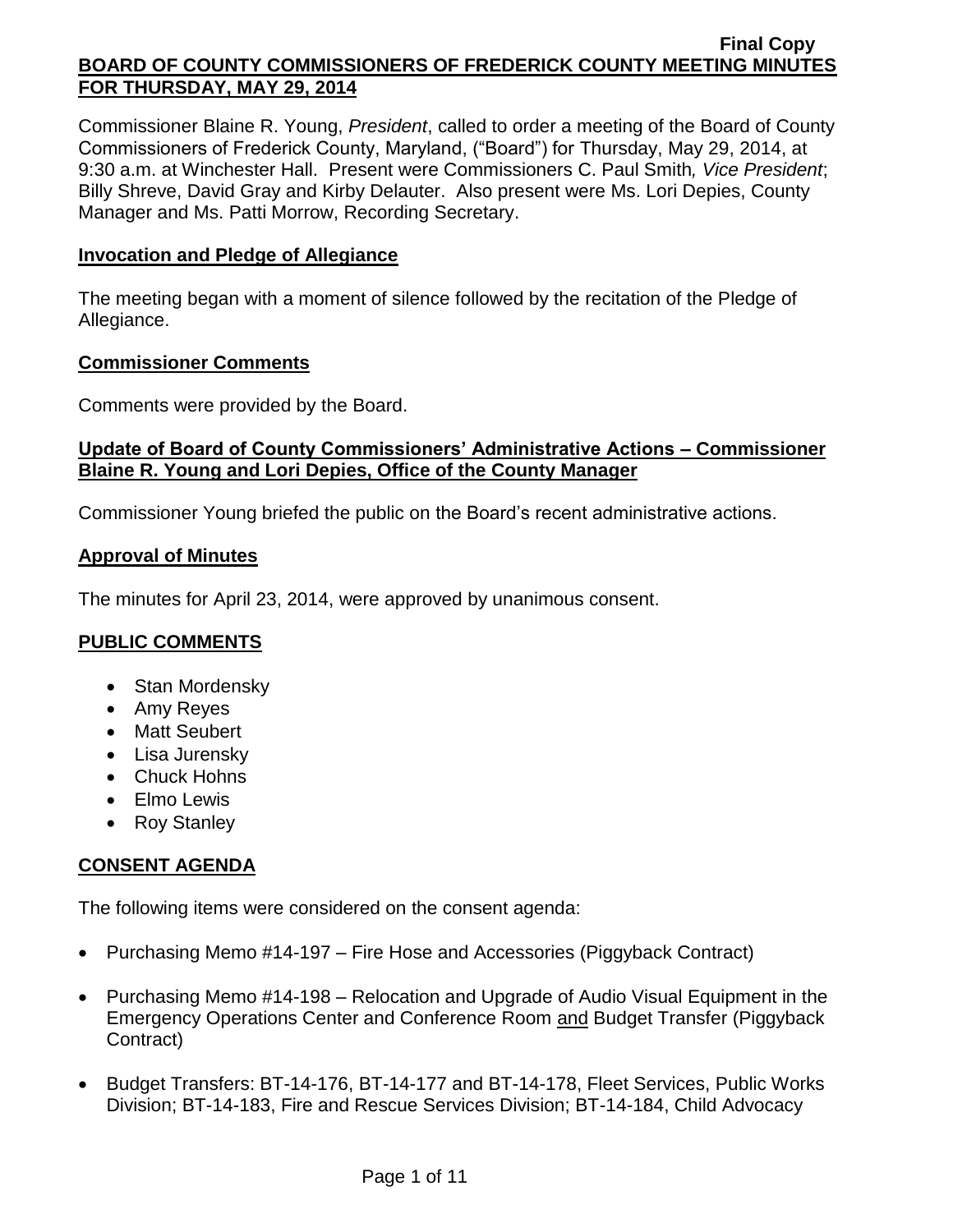Center, Citizens Services Division and BT-14-185, Department of Aging, Citizens Services Division

Change Order No. 26 – Montevue Adaptive Reuse Project Site Improvements

*Motion to approve the consent agenda as presented – Passed 5-0.*

| <b>COMMISSIONERS</b> | <b>MOTION</b> | <b>SECOND</b> | <b>YES</b> | <b>NO</b> | <b>ABSTAIN</b> | <b>NOT PRESENT</b> |
|----------------------|---------------|---------------|------------|-----------|----------------|--------------------|
| Young                |               |               |            |           |                |                    |
| <b>Smith</b>         |               |               |            |           |                |                    |
| <b>Shreve</b>        |               |               |            |           |                |                    |
| Grav                 |               |               |            |           |                |                    |
| <b>Delauter</b>      |               | Λ             |            |           |                |                    |

### **WORKSESSION**

### **Recommended LEPC Appointments – Seamus Mooney, Emergency Management Division**

*Motion to send a letter to Mr. Kenneth Mallette, State Emergency Response Commission , with the recommended appointments to the Frederick County LEPC – Passed 5-0.*

| <b>COMMISSIONERS</b> | <b>MOTION</b> | <b>SECOND</b> | <b>YES</b> | <b>NO</b> | <b>ABSTAIN</b> | <b>NOT PRESENT</b> |
|----------------------|---------------|---------------|------------|-----------|----------------|--------------------|
| Young                |               |               |            |           |                |                    |
| <b>Smith</b>         |               |               | ↗          |           |                |                    |
| <b>Shreve</b>        |               | "             |            |           |                |                    |
| Gray                 |               |               | ↗          |           |                |                    |
| <b>Delauter</b>      |               |               |            |           |                |                    |

### **Third Quarter Financial Analysis – Reporting Financial Results for Nine Months ended March 31, 2014 – Erin White, Finance Division**

The following Finance Division staff presented the financial results for Frederick County for the nine (9) months ended March 31, 2014:

- Melanie Thom General Fund; and
- Kathi Tritsch Water and Sewer Enterprise Fund

There were no public comments.

No action was taken by the Board as this item was informational.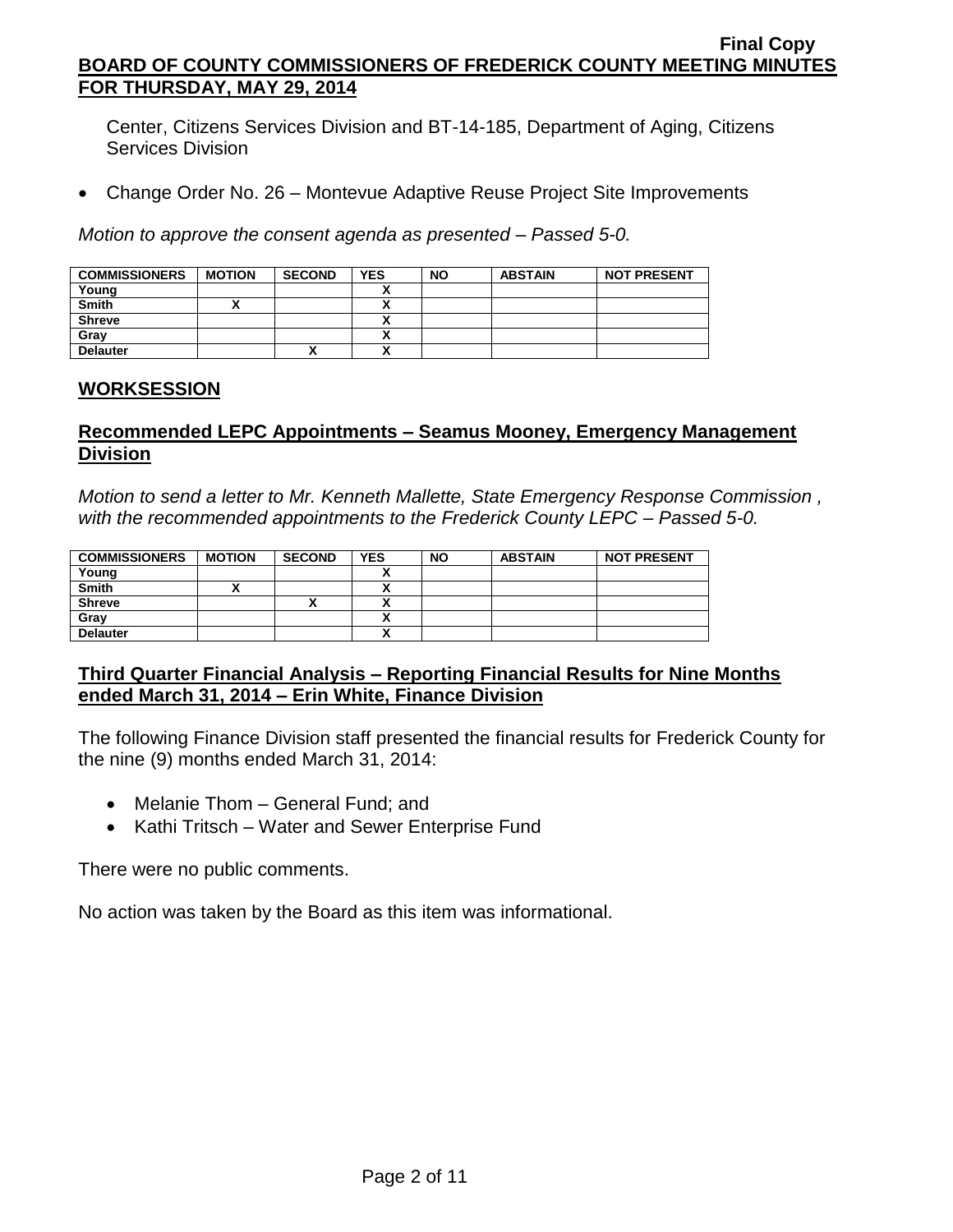### **ADMINISTRATIVE BUSINESS**

## **Present for Signature Purposes – Zoning Map Amendment #R-12-10 – Monrovia Town Center Planned Unit Development (Public Hearing Held 4/23/14) – Michael Chomel, Office of the County Attorney**

Mr. Chomel presented the ordinance for signature and no action was taken.

(A copy of the approved/adopted ordinance can be obtained in the County Manager's Office or from the county's website, [www.FrederickCountyMD.gov.](http://www.frederickcountymd.gov/))

## **Present for Signature Purposes – Development Rights and Responsibilities Agreement – Monrovia Town Center PUD DRRA #12-06 (Public Hearing Held 4/23/14) – Jim Gugel, Community Development Division and Kathy Mitchell, Office of the County Attorney**

Mr. Michael Chomel, Office of the County Attorney, presented the DRRA for signature and no action was taken.

### **PUBLIC HEARING (Continued from 3/20/14)**

### **2013 Fall Cycle Water and Sewerage Amendments – Jim Gugel, Community Development Division**

Mr. Gugel noted the following cases were continued from the public hearing held on March 20, 2014, and were to be brought back following the adoption of the ordinance granting approval for Rezoning Case # R-12-02 (Monrovia Town Center).

Representing the applicants were Mr. Noel Manalo, Esquire, Miles and Stockbridge; and Mr. Fran Zeller, Harris Smariga and Associates, who commented on the amendments.

#WS-13-21 – 75-80 Properties, LLC - Tax Map 88, Parcels 27, 21; Tax Map 97, Parcel 2 - Located on the west side of MD 75, Green Valley Road, north of MD 80, Fingerboard Road, east of Ed McClain Road.

There was no public comment.

*Motion to approve #WS-13-21 as presented – Passed 4-1.*

| <b>COMMISSIONERS</b> | <b>MOTION</b> | <b>SECOND</b> | <b>YES</b> | <b>NO</b> | <b>ABSTAIN</b> | <b>NOT PRESENT</b> |
|----------------------|---------------|---------------|------------|-----------|----------------|--------------------|
| Young                |               |               |            |           |                |                    |
| <b>Smith</b>         |               |               |            |           |                |                    |
| <b>Shreve</b>        |               | Λ             |            |           |                |                    |
| Gray                 |               |               |            |           |                |                    |
| <b>Delauter</b>      |               |               |            |           |                |                    |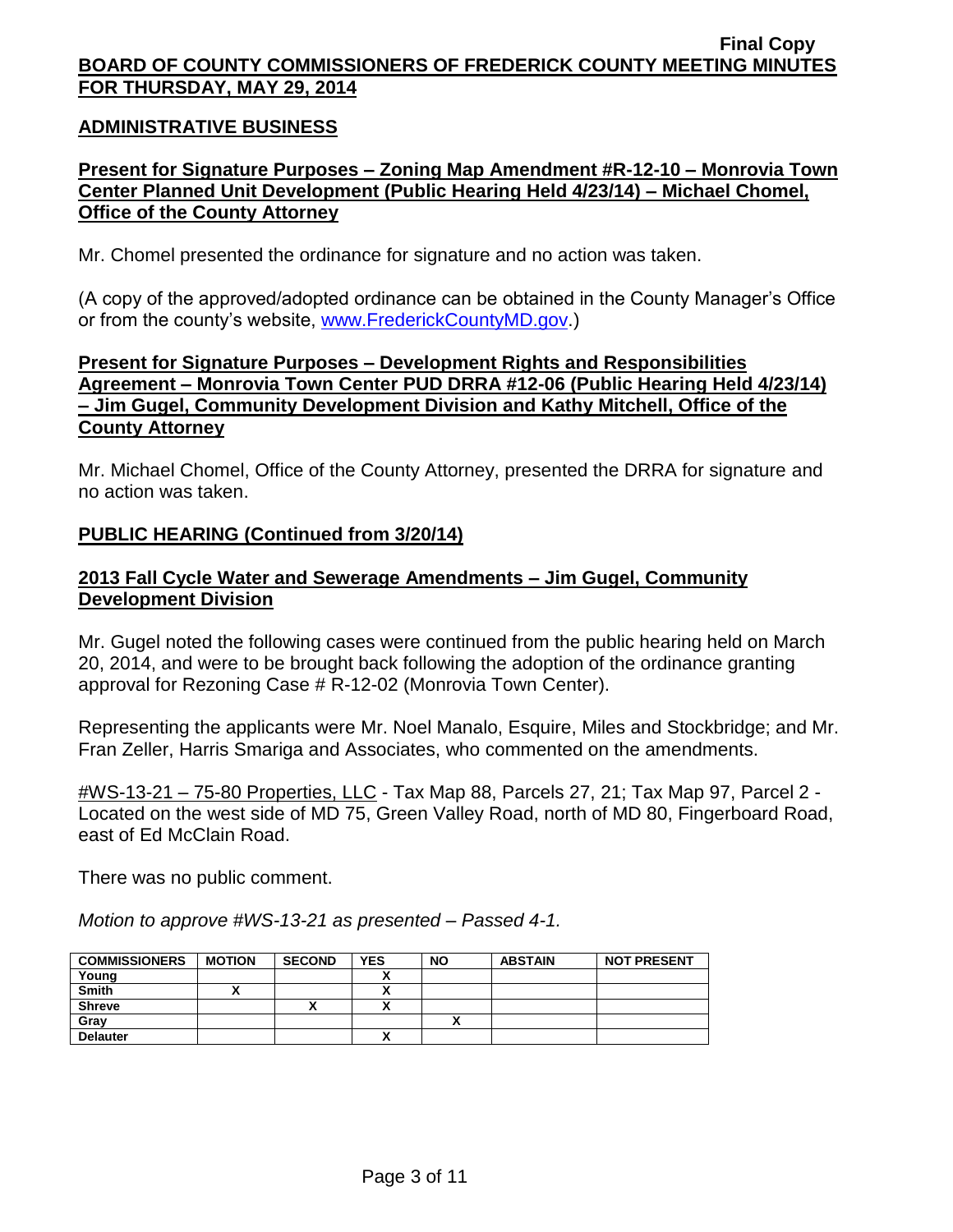$\text{\#WS-13-22}$  – Payne Investments, LLC - Tax Map 88, Parcel 22 - Located on the east side of Ed McClain Road, west of MD 75, Green Valley Road.

There was no public comment.

*Motion to approve #WS-13-22 as presented – Passed 4-1.*

| <b>COMMISSIONERS</b> | <b>MOTION</b> | <b>SECOND</b> | <b>YES</b> | <b>NO</b> | <b>ABSTAIN</b> | <b>NOT PRESENT</b> |
|----------------------|---------------|---------------|------------|-----------|----------------|--------------------|
| Young                |               |               |            |           |                |                    |
| <b>Smith</b>         |               |               |            |           |                |                    |
| <b>Shreve</b>        |               | ́             |            |           |                |                    |
| Gray                 |               |               |            |           |                |                    |
| <b>Delauter</b>      |               |               |            |           |                |                    |

#WS-13-23 – 75-80 Properties, LLC - Tax Map 88, Parcel 28 - Located on the east side of MD 75, Green Valley Road, north of MD 80, Fingerboard Road.

There was no public comment.

*Motion to approve #WS-13-23 as presented – Passed 4-1.*

| <b>COMMISSIONERS</b> | <b>MOTION</b> | <b>SECOND</b> | <b>YES</b> | <b>NO</b> | <b>ABSTAIN</b> | <b>NOT PRESENT</b> |
|----------------------|---------------|---------------|------------|-----------|----------------|--------------------|
| Young                |               |               |            |           |                |                    |
| <b>Smith</b>         |               |               |            |           |                |                    |
| <b>Shreve</b>        |               |               |            |           |                |                    |
| Gray                 |               |               |            |           |                |                    |
| <b>Delauter</b>      |               |               |            |           |                |                    |

#WS-13-24 – 75-80 Properties, LLC - Tax Map 97, portion of Parcel '0' - Located at the northwest intersection of MD 75, Green Valley Road, and MD 80, Fingerboard Road.

There was no public comment.

*Motion to approve #WS-13-24 as presented – Passed 4-1.*

| <b>COMMISSIONERS</b> | <b>MOTION</b> | <b>SECOND</b> | <b>YES</b> | <b>NO</b> | <b>ABSTAIN</b> | <b>NOT PRESENT</b> |
|----------------------|---------------|---------------|------------|-----------|----------------|--------------------|
| Young                |               |               |            |           |                |                    |
| <b>Smith</b>         |               |               |            |           |                |                    |
| <b>Shreve</b>        |               |               |            |           |                |                    |
| Gray                 |               |               |            |           |                |                    |
| <b>Delauter</b>      |               |               |            |           |                |                    |

#WS-13-25 – 75-80 Properties, LLC - Tax Map 88, portion of Parcel 127 - Located on the southwest side of Weller Road, bisected by a powerline.

There was no public comment.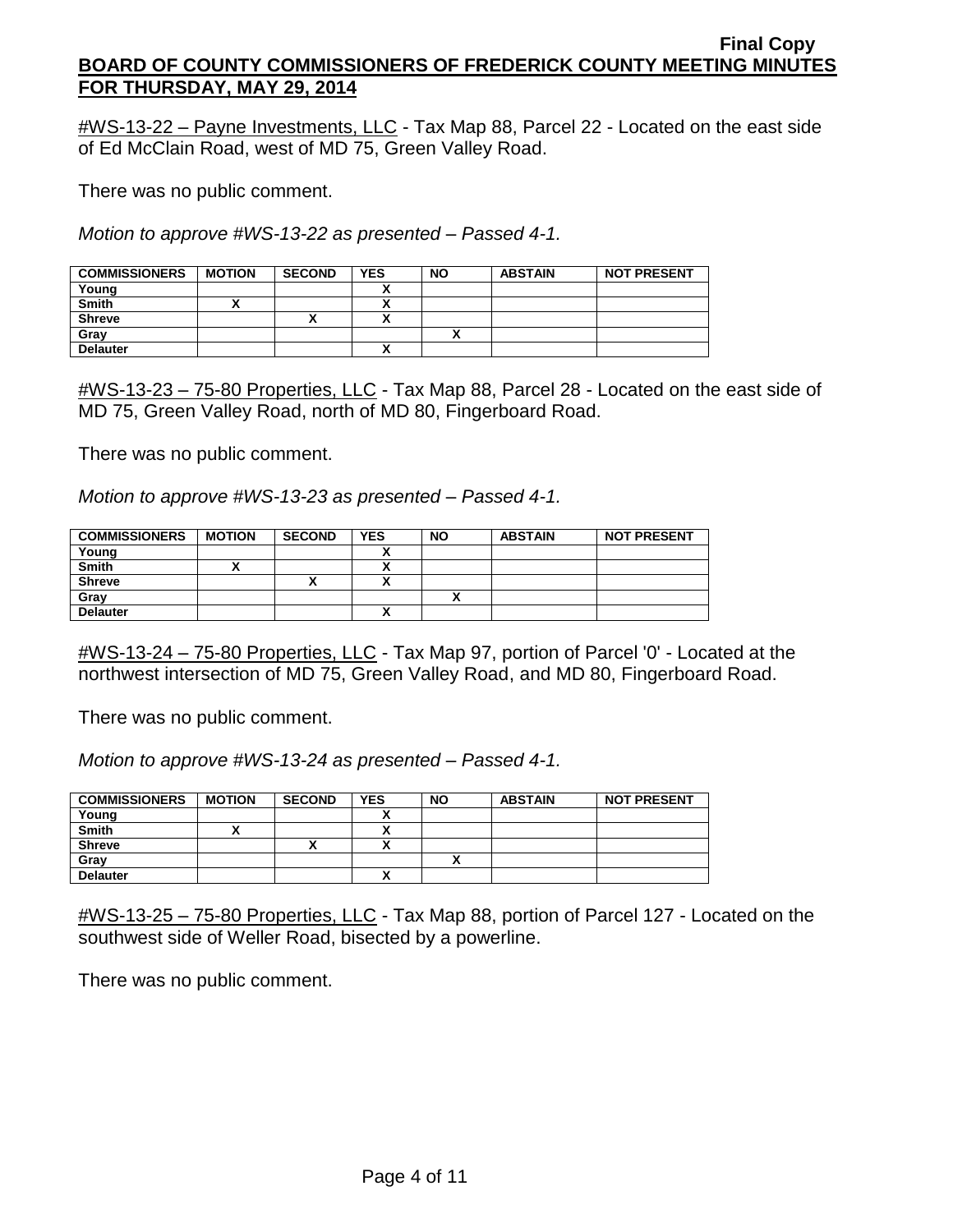*Motion to approve #WS-13-25 as presented – Passed 4-1.*

| <b>COMMISSIONERS</b> | <b>MOTION</b> | <b>SECOND</b> | <b>YES</b> | <b>NO</b> | <b>ABSTAIN</b> | <b>NOT PRESENT</b> |
|----------------------|---------------|---------------|------------|-----------|----------------|--------------------|
| Young                |               |               |            |           |                |                    |
| <b>Smith</b>         |               |               |            |           |                |                    |
| <b>Shreve</b>        |               | ,,            |            |           |                |                    |
| Gray                 |               |               |            |           |                |                    |
| <b>Delauter</b>      |               |               |            |           |                |                    |

#### **ADMINISTRATIVE BUSINESS**

## **Purchasing Memo #14-157 – Countywide HVAC Maintenance and Amendment No. 1 and Purchasing Memo #14-158 – First Renewal Option and Amendment No. 1 for Countywide HVAC Maintenance - Diane George, Finance Division**

*Motion to approve Purchasing Memos #14-157 and #14-158 as presented – Passed 5-0.*

| <b>COMMISSIONERS</b> | <b>MOTION</b> | <b>SECOND</b> | <b>YES</b> | <b>NO</b> | <b>ABSTAIN</b> | <b>NOT PRESENT</b> |
|----------------------|---------------|---------------|------------|-----------|----------------|--------------------|
| Young                |               |               |            |           |                |                    |
| <b>Smith</b>         |               | ^             |            |           |                |                    |
| <b>Shreve</b>        |               |               |            |           |                |                    |
| Gray                 |               |               |            |           |                |                    |
| <b>Delauter</b>      |               |               |            |           |                |                    |

# **Adoption of the FY 2015 Property Tax Rates (Public Hearing Held 5/6/14) – Regina Howell, Budget Office, Office of the County Manager**

Ms. Howell presented the proposed Property Tax Levy resolution for FY 2015.

*Motion to adopt the resolution setting the FY 2015 General Property Tax Levy at \$1.064 per \$100 of assessed taxable property value, except for the incorporated municipalities of The City of Frederick and Myersville - Failed 2-3.*

| <b>COMMISSIONERS</b> | <b>MOTION</b> | <b>SECOND</b> | <b>YES</b> | <b>NO</b> | <b>ABSTAIN</b> | <b>NOT PRESENT</b> |
|----------------------|---------------|---------------|------------|-----------|----------------|--------------------|
| Young                |               |               |            |           |                |                    |
| <b>Smith</b>         |               |               | ٠.         |           |                |                    |
| <b>Shreve</b>        |               |               |            |           |                |                    |
| Gray                 |               | "             | ٠.<br>^    |           |                |                    |
| <b>Delauter</b>      |               |               |            |           |                |                    |

*Motion to adopt the resolution setting the FY 2015 General Property Tax Levy at \$1.060 per \$100 of assessed taxable property value (constant yield), except for the incorporated municipalities of The City of Frederick and Myersville – Passed 3-2.*

| <b>COMMISSIONERS</b> | <b>MOTION</b> | <b>SECOND</b> | <b>YES</b> | <b>NO</b> | <b>ABSTAIN</b> | <b>NOT PRESENT</b> |
|----------------------|---------------|---------------|------------|-----------|----------------|--------------------|
| Young                |               |               |            |           |                |                    |
| <b>Smith</b>         |               |               |            |           |                |                    |
| <b>Shreve</b>        |               | ~             |            |           |                |                    |
| Grav                 |               |               |            |           |                |                    |
| <b>Delauter</b>      |               |               |            |           |                |                    |

(A copy of the approved/adopted resolution can be obtained in the County Manager's Office or from the county's website, [www.FrederickCountyMD.gov.](http://www.frederickcountymd.gov/))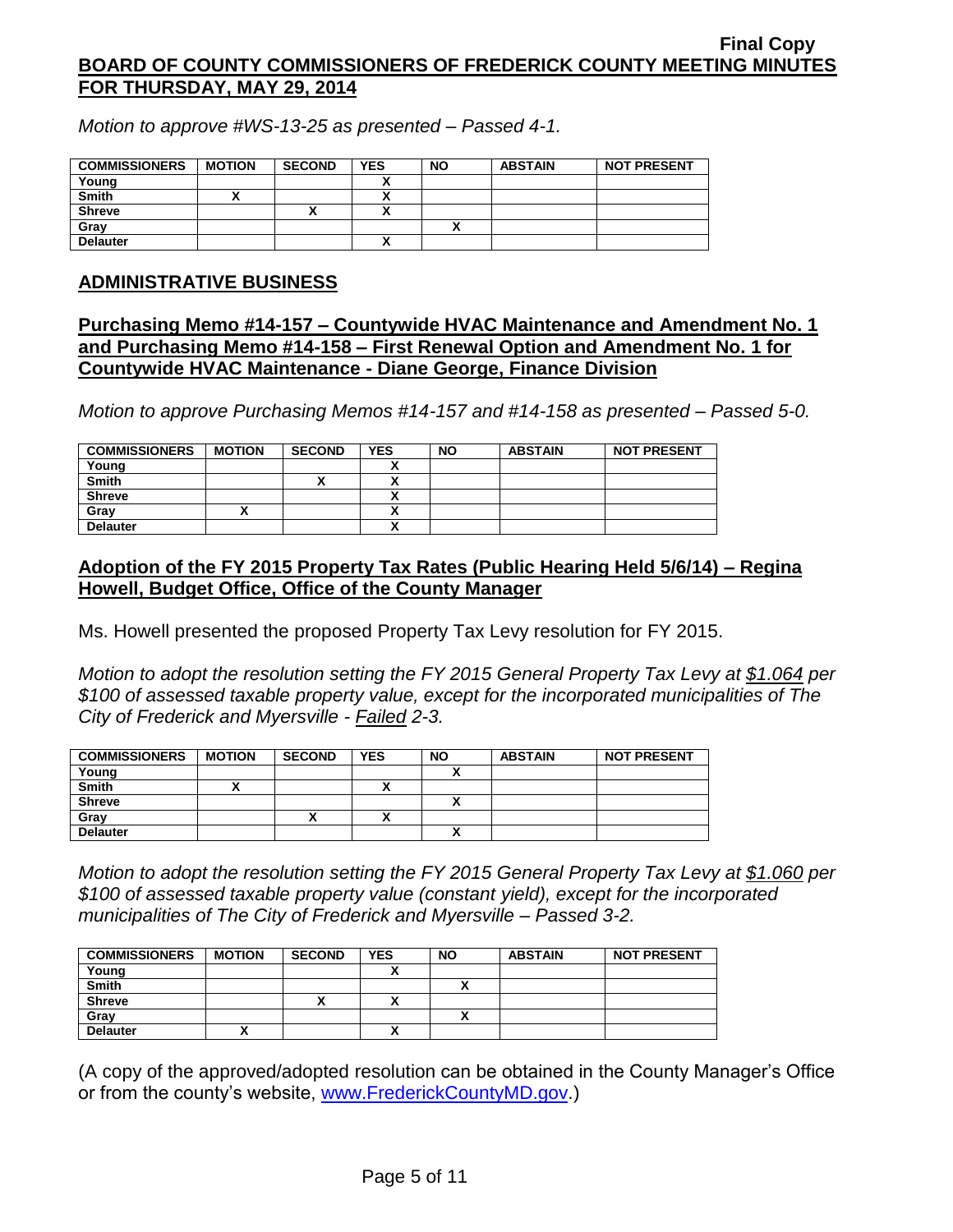## **Request to go to Public Hearing Regarding the Recordation Tax Allocation and Proposed Ordinance to Allow Transfer of Certain Recordation Tax Revenues into the General Fund – Erin White, Finance Division**

Ms. White presented a request to take to public hearing a proposed ordinance that would no longer designate a portion of the recordation tax for the former Citizens Care and Rehabilitation Center and for a return of the previously designated revenue to the General Fund. Ms. White also noted staff was going to include the one-time transfer of \$1 million of recordation tax revenues from the Parks Acquisition Development Fund to Frederick County Public Schools for technology enhancement.

*Motion to hold a public hearing on the proposed transfers of certain recordation tax revenues into the General Fund – Passed 4-1*

| <b>COMMISSIONERS</b> | <b>MOTION</b> | <b>SECOND</b> | <b>YES</b> | <b>NO</b> | <b>ABSTAIN</b> | <b>NOT PRESENT</b> |
|----------------------|---------------|---------------|------------|-----------|----------------|--------------------|
| Young                |               |               |            |           |                |                    |
| <b>Smith</b>         |               |               |            |           |                |                    |
| <b>Shreve</b>        |               | "             |            |           |                |                    |
| Gray                 |               |               |            |           |                |                    |
| <b>Delauter</b>      |               |               |            |           |                |                    |

# **FY 2015 Fee Resolution for Permits and Inspections and Planning and Development Review – Gary Hessong, Community Development Division**

Mr. Hessong presented the proposed resolution adopting the FY 2015 fees.

*Motion to approve a resolution adopting the fee scheduled for FY 2015 for the Department of Permits and Inspections and the Department of Planning and Development Review – Passed 5-0.*

| <b>COMMISSIONERS</b> | <b>MOTION</b> | <b>SECOND</b> | <b>YES</b> | <b>NO</b> | <b>ABSTAIN</b> | <b>NOT PRESENT</b> |
|----------------------|---------------|---------------|------------|-----------|----------------|--------------------|
| Young                |               |               |            |           |                |                    |
| Smith                |               | ↗             |            |           |                |                    |
| <b>Shreve</b>        |               |               |            |           |                |                    |
| Grav                 | "             |               | Δ          |           |                |                    |
| <b>Delauter</b>      |               |               |            |           |                |                    |

(A copy of the approved/adopted resolution can be obtained in the County Manager's Office or from the county's website, [www.FrederickCountyMD.gov.](http://www.frederickcountymd.gov/))

**Memorandum of Understanding (MOU) Between Frederick County, The City of Frederick, and the Religious Coalition for a 12-month Shelter; MOU Between the Religious Coalition for a Family Shelter and MOU Between Frederick County and the Mental Health Association for 211 Counseling Services - Pat Rosensteel, Citizens Services Division**

Ms. Rosensteel presented the MOUs.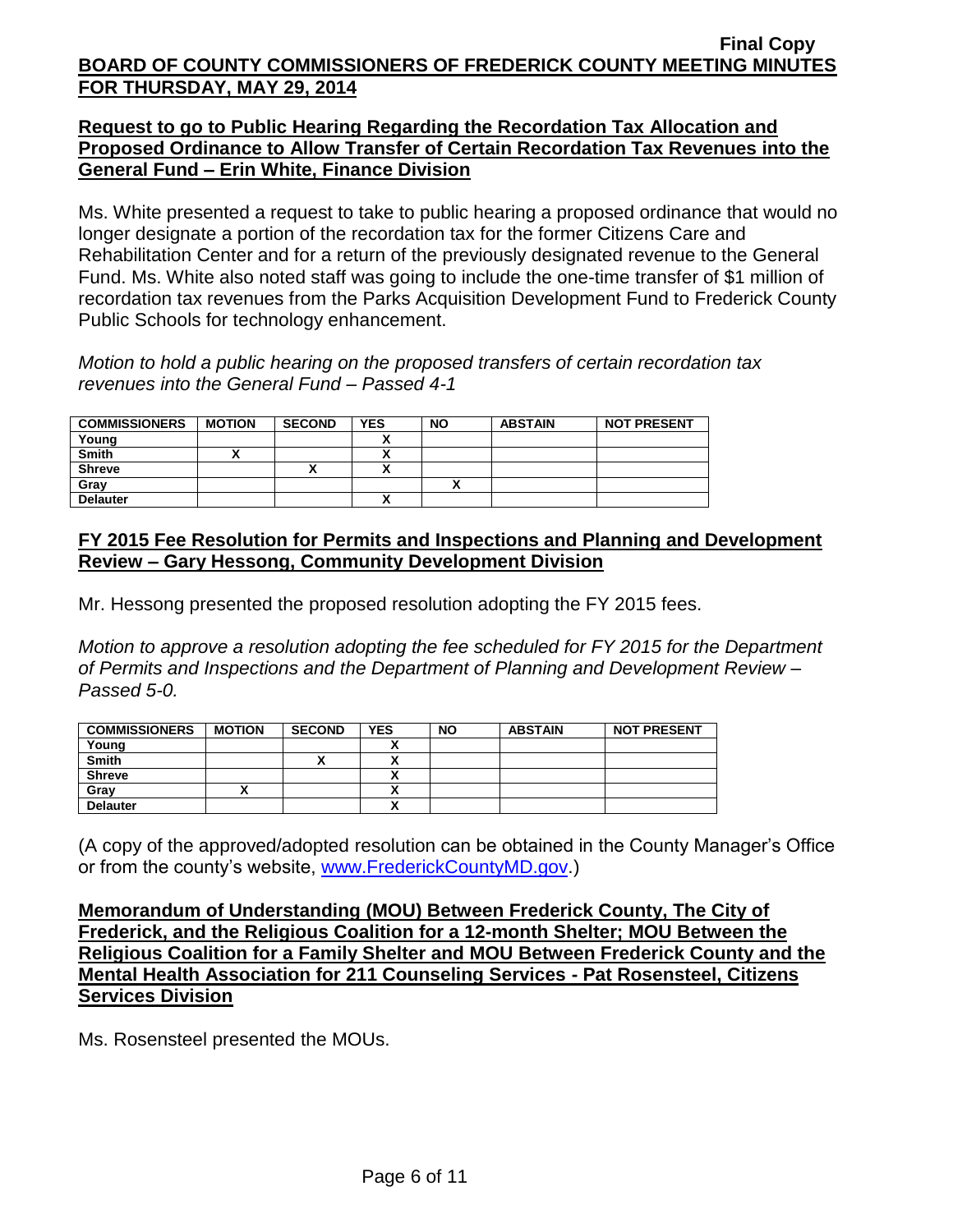*Motion to approve the MOUs as presented – Passed 5-0.*

| <b>COMMISSIONERS</b> | <b>MOTION</b> | <b>SECOND</b> | <b>YES</b> | <b>NO</b> | <b>ABSTAIN</b> | <b>NOT PRESENT</b> |
|----------------------|---------------|---------------|------------|-----------|----------------|--------------------|
| Young                |               |               |            |           |                |                    |
| Smith                |               |               |            |           |                |                    |
| Shreve               |               |               |            |           |                |                    |
| Grav                 |               |               |            |           |                |                    |
| <b>Delauter</b>      |               | Λ             |            |           |                |                    |

### **Fleet Utilization Study and Pilot Program Final Report – Pat Hannah, Public Works Division**

Mr. Hannah and Mr. Chuck Nipe, Public Works Division, presented the recommendations concluded as a result of Phases 1 and 2 of the study noting a significant potential savings to the county.

*Motion to move forward with the Fleet Utilization Study and accept the Pilot Program final report – Passed 5-0.*

| <b>COMMISSIONERS</b> | <b>MOTION</b> | <b>SECOND</b> | <b>YES</b> | <b>NO</b> | <b>ABSTAIN</b> | <b>NOT PRESENT</b> |
|----------------------|---------------|---------------|------------|-----------|----------------|--------------------|
| Young                |               |               |            |           |                |                    |
| <b>Smith</b>         |               |               |            |           |                |                    |
| <b>Shreve</b>        |               |               |            |           |                |                    |
| Grav                 |               |               |            |           |                |                    |
| <b>Delauter</b>      |               | Λ             | ~          |           |                |                    |

# **520 North Market Street Contract of Sale Extension – Crystal Chamberlain, Public Works Division**

Ms. Chamberlain presented the request from Mr. Michael Long.

*Motion to approve the Amendment to Agreement of Sale of Real Property and extend the study period by a period of 30 days from receipt of notice of Board of the Public Works approval for the sale of 520 North Market Street – Passed 4-1.*

| <b>COMMISSIONERS</b> | <b>MOTION</b> | <b>SECOND</b> | <b>YES</b> | <b>NO</b> | <b>ABSTAIN</b> | <b>NOT PRESENT</b> |
|----------------------|---------------|---------------|------------|-----------|----------------|--------------------|
| Young                |               |               |            |           |                |                    |
| Smith                |               |               |            |           |                |                    |
| <b>Shreve</b>        |               |               |            |           |                |                    |
| Grav                 |               |               |            |           |                |                    |
| <b>Delauter</b>      |               | Λ             |            |           |                |                    |

# **Review and Consideration of Central Frederick Sewer Service Agreement – Mike Marschner, Office of the County Manager**

Mr. Marschner and Mr. Zach Kerschner, The City of Frederick, presented the agreement that would replace several flow allocation, funding, and operations agreements for wastewater collection and treatment infrastructure for the central Frederick area.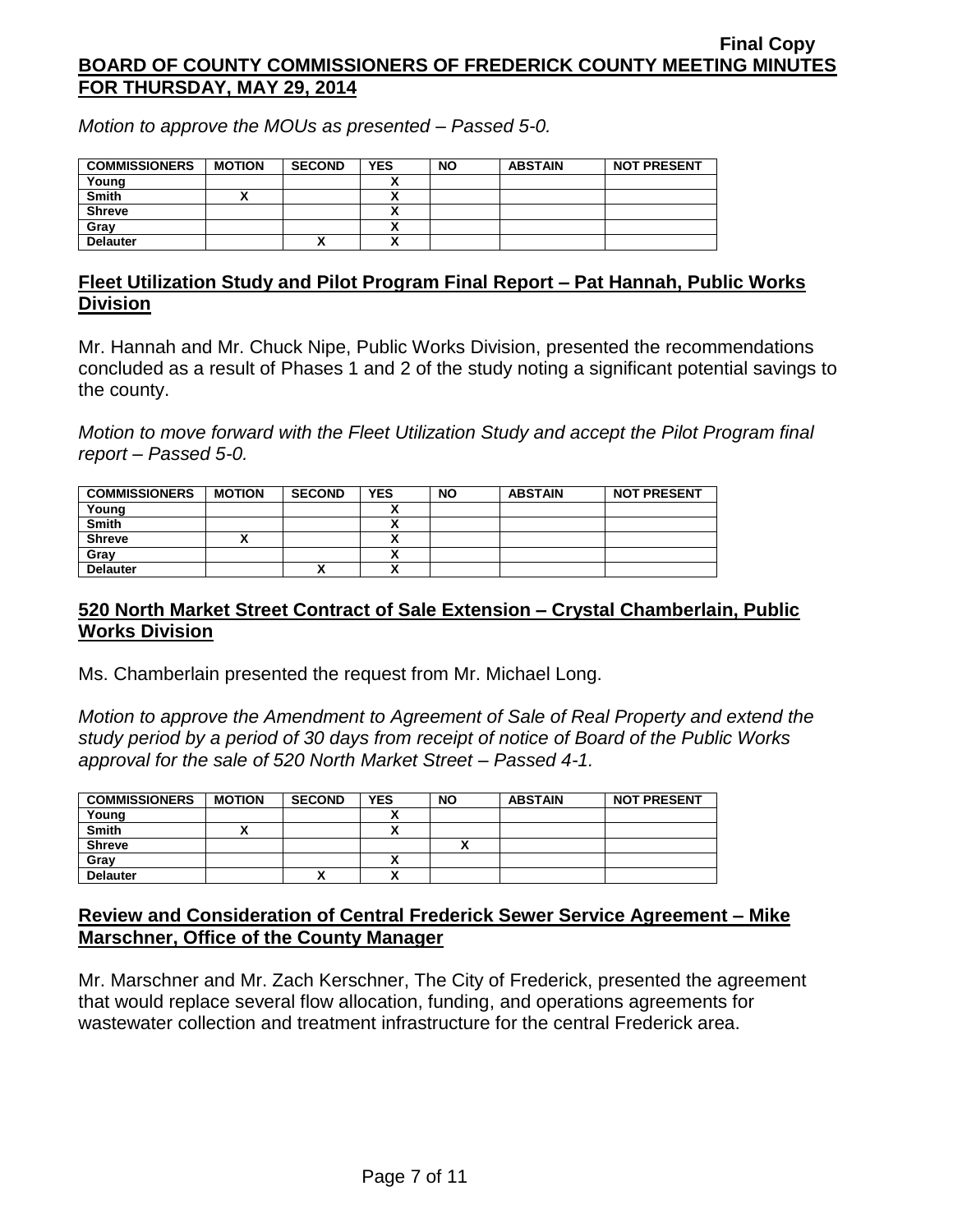*Motion to authorize the President of the Board to execute the agreement as presented following Frederick City's approval and execution – Passed 5-0.*

| <b>COMMISSIONERS</b> | <b>MOTION</b> | <b>SECOND</b> | <b>YES</b> | <b>NO</b> | <b>ABSTAIN</b> | <b>NOT PRESENT</b> |
|----------------------|---------------|---------------|------------|-----------|----------------|--------------------|
| Young                |               |               |            |           |                |                    |
| <b>Smith</b>         |               |               |            |           |                |                    |
| <b>Shreve</b>        |               | Λ             |            |           |                |                    |
| Gray                 |               |               |            |           |                |                    |
| <b>Delauter</b>      |               |               |            |           |                |                    |

### **First Amendment to Broker's Representation Agreement with Marcus and Millichap – Lori Depies, Office of the County Manager**

Ms. Depies presented the amendment noting that it was related to the sale of the combined Citizens Care and Rehabilitation Center and Montevue Assisted Living.

*Motion to approve the extension of the agreement and authorize Commissioner Young to execute the document – Passed 4-1.*

| <b>COMMISSIONERS</b> | <b>MOTION</b> | <b>SECOND</b> | <b>YES</b> | <b>NO</b> | <b>ABSTAIN</b> | <b>NOT PRESENT</b> |
|----------------------|---------------|---------------|------------|-----------|----------------|--------------------|
| Young                |               |               |            |           |                |                    |
| <b>Smith</b>         |               |               |            |           |                |                    |
| <b>Shreve</b>        |               |               |            |           |                |                    |
| Grav                 |               |               |            |           |                |                    |
| <b>Delauter</b>      |               | Λ             |            |           |                |                    |

# **Business Updates – Helen Propheter, Community Development Division**

Ms. Propheter updated the Board.

*No action taken as item was informational.*

## **PUBLIC COMMENTS**

- Betsy Smith
- Pam Abramson
- Janice Sheffer

## **QUESTIONS – PRESS**

• Bethany Rogers, The Frederick News-Post

#### **COMMISSIONER COMMENTS**

None.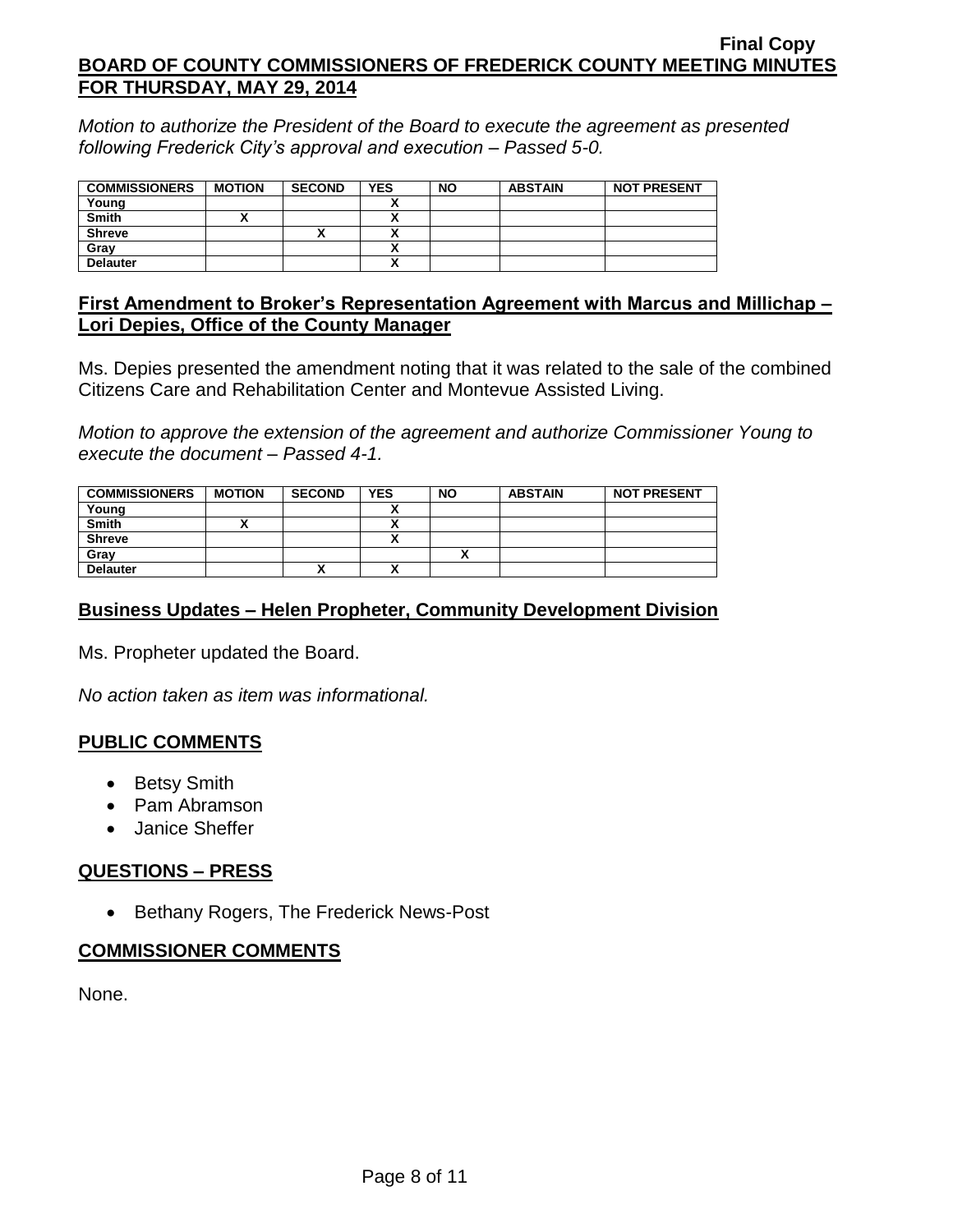# **CLOSED SESSION**

Maryland Annotated Code State Government Article § 10-508(a) (1) To discuss: (i) The appointment, employment, assignment, promotion, discipline, demotion, compensation, removal, resignation, or performance evaluation of appointees, employees, or officials over whom it has jurisdiction; or (ii) Any other personnel matter that affects one or more specific individuals.

**Topic** – To consider an appeal under the County Personnel Rules.

*Motion to go into closed session – Passed 5-0.*

| <b>COMMISSIONERS</b> | <b>MOTION</b> | <b>SECOND</b> | <b>YES</b> | <b>NO</b> | <b>ABSTAIN</b> | <b>NOT PRESENT</b> |
|----------------------|---------------|---------------|------------|-----------|----------------|--------------------|
| Young                |               |               |            |           |                |                    |
| <b>Smith</b>         |               |               |            |           |                |                    |
| <b>Shreve</b>        |               |               |            |           |                |                    |
| Gray                 |               |               |            |           |                |                    |
| <b>Delauter</b>      |               | Λ             |            |           |                |                    |

## **ADJOURN**

The meeting adjourned at 12:35 p.m.

Patricia Morrow Recording Secretary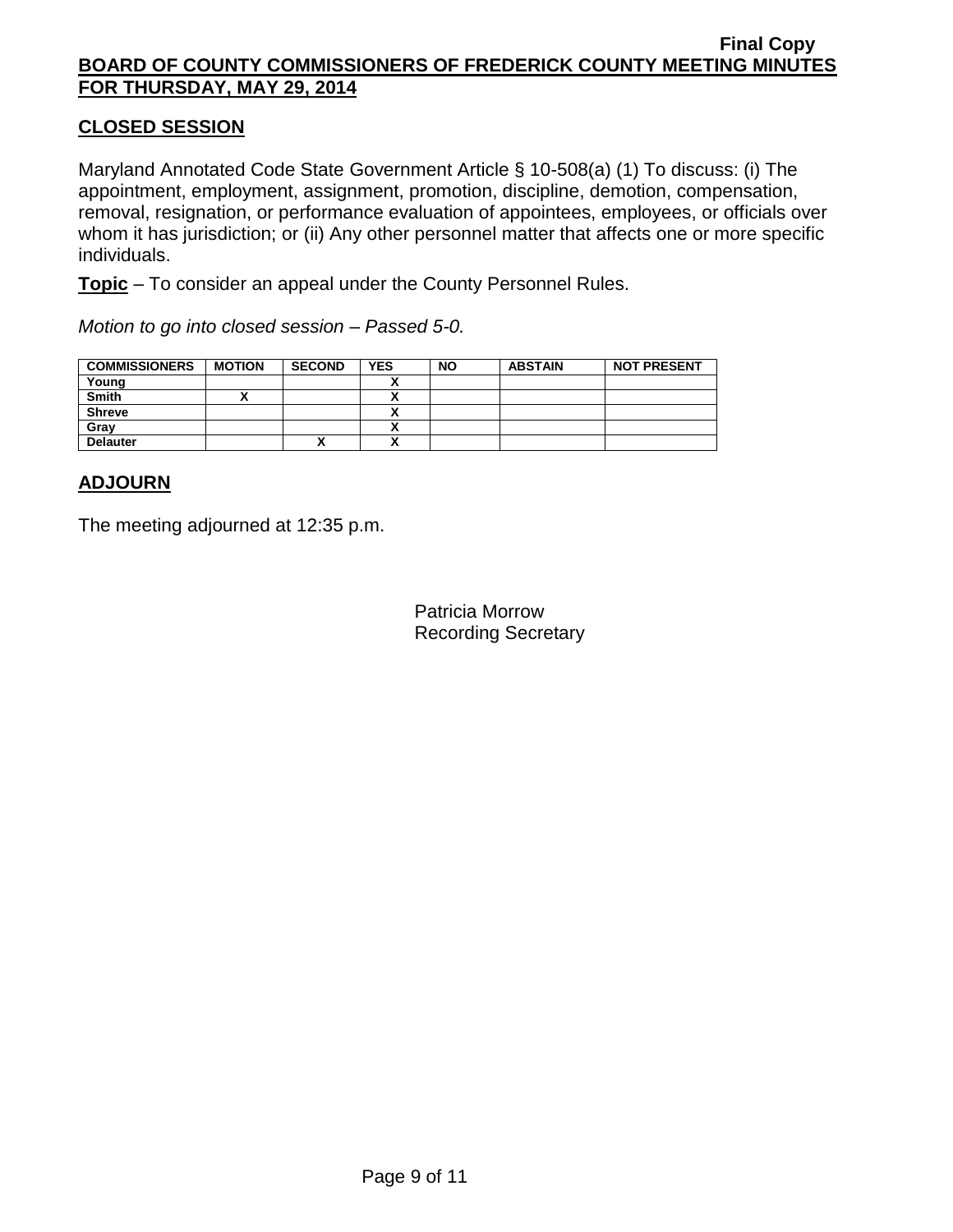# **FORM OF STATEMENT FOR CLOSING THE MEETING OF THURSDAY, MAY 29, 2014**

# **STATUTORY AUTHORITY TO CLOSE SESSION**

### **State Government Article §10-508(a):**

(1) To discuss: (i) The appointment, employment, assignment, promotion, discipline, demotion, compensation, removal, resignation, or performance evaluation of appointees, employees, or officials over whom it has jurisdiction; or (ii) Any other personnel matter that affects one or more specific individuals.

### **Motion:**

Commissioner Smith moved to go into closed session in accordance with Maryland Annotated Code State Government Article §10-508(a) (1) To discuss: (i) The appointment, employment, assignment, promotion, discipline, demotion, compensation, removal, resignation, or performance evaluation of appointees, employees, or officials over whom it has jurisdiction; or (ii) Any other personnel matter that affects one or more specific individuals. Commissioner Delauter seconded the motion that passed 5-0.

## **Time and Location:**

12:35 p.m. – Third Floor Meeting Room, Winchester Hall

## **Topic to be Discussed:**

To consider an appeal under the County Personnel Rules.

Patti Morrow Recording Secretary